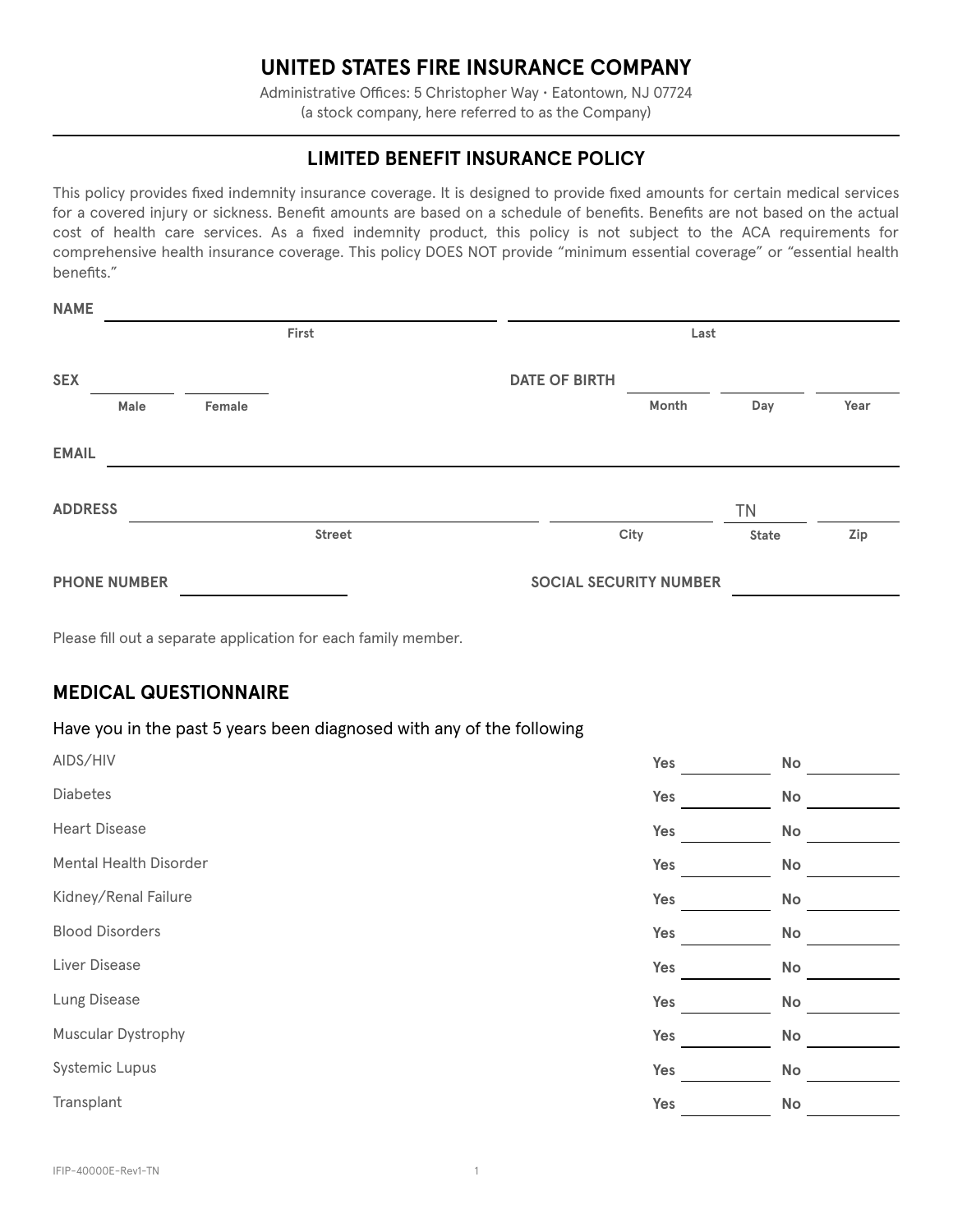| <b>Rheumatoid Arthritis</b>                                                                        |       | Yes $\qquad \qquad \qquad$<br>No _________                                                                                                                                                                                                                                                                                                                                                                                                                                  |  |  |  |
|----------------------------------------------------------------------------------------------------|-------|-----------------------------------------------------------------------------------------------------------------------------------------------------------------------------------------------------------------------------------------------------------------------------------------------------------------------------------------------------------------------------------------------------------------------------------------------------------------------------|--|--|--|
| Have you had any of the following in the last five years?                                          |       |                                                                                                                                                                                                                                                                                                                                                                                                                                                                             |  |  |  |
| <b>Back Surgery</b>                                                                                |       | Yes<br>No __________                                                                                                                                                                                                                                                                                                                                                                                                                                                        |  |  |  |
| Hepatitis C                                                                                        |       | <b>Note</b> that the state of the state of the state of the state of the state of the state of the state of the state of the state of the state of the state of the state of the state of the state of the state of the state of th<br><b>These areas in the Second State of the Second State and State and State and State and State and State and State and State and State and State and State and State and State and State and State and State and State and State</b> |  |  |  |
| Weighed over 300 lbs. as a male or 200 lbs. as a female                                            |       | Yes<br>No                                                                                                                                                                                                                                                                                                                                                                                                                                                                   |  |  |  |
| Have you visited any of the following five or more times in the past 12 months?                    |       |                                                                                                                                                                                                                                                                                                                                                                                                                                                                             |  |  |  |
| Chiropractor                                                                                       |       | No<br><b>Testing the Second Service Service Service Service Service Service Service Service Service Service Service Service Service Service Service Service Service Service Service Service Service Service Service Service Service Se</b>                                                                                                                                                                                                                                  |  |  |  |
| Psychiatrist or Psychologist                                                                       |       | <b>Note</b><br><b>Testing the Second Service Service Service Service Service Service Service Service Service Service Service Service Service Service Service Service Service Service Service Service Service Service Service Service Service Se</b>                                                                                                                                                                                                                         |  |  |  |
| Are you currently:                                                                                 |       |                                                                                                                                                                                                                                                                                                                                                                                                                                                                             |  |  |  |
| Fighting cancer or in cancer remission                                                             |       | <b>Testing the Second Service Service Service Service Service Service Service Service Service Service Service Service Service Service Service Service Service Service Service Service Service Service Service Service Service Se</b>                                                                                                                                                                                                                                        |  |  |  |
| Dependent on a device that helps with walking, breathing, dialysis, etc.                           |       | <b>No</b><br><b>These Services</b>                                                                                                                                                                                                                                                                                                                                                                                                                                          |  |  |  |
| Pregnant                                                                                           |       | No ________                                                                                                                                                                                                                                                                                                                                                                                                                                                                 |  |  |  |
| Using tobacco products once or more daily                                                          |       | Yes<br>No                                                                                                                                                                                                                                                                                                                                                                                                                                                                   |  |  |  |
| What procedures do you expect to have in the next 12 months?                                       |       |                                                                                                                                                                                                                                                                                                                                                                                                                                                                             |  |  |  |
| What prescriptions do you take regularly?                                                          |       |                                                                                                                                                                                                                                                                                                                                                                                                                                                                             |  |  |  |
| <b>Total Policy Year Maximum:</b><br><u> 1989 - Johann Stein, mars an deutscher Stein († 1958)</u> |       |                                                                                                                                                                                                                                                                                                                                                                                                                                                                             |  |  |  |
| <b>Outpatient Prescription Drug:</b>                                                               |       | <b>Yes</b> and the set of the set of the set of the set of the set of the set of the set of the set of the set of the set of the set of the set of the set of the set of the set of the set of the set of the set of the set of the<br><b>Note</b>                                                                                                                                                                                                                          |  |  |  |
| Three Year Rate Lock:                                                                              |       | <b>These Services</b><br>No                                                                                                                                                                                                                                                                                                                                                                                                                                                 |  |  |  |
| Requested Effective Date (at least 14 days after date of application):                             | Month | Day<br>Year                                                                                                                                                                                                                                                                                                                                                                                                                                                                 |  |  |  |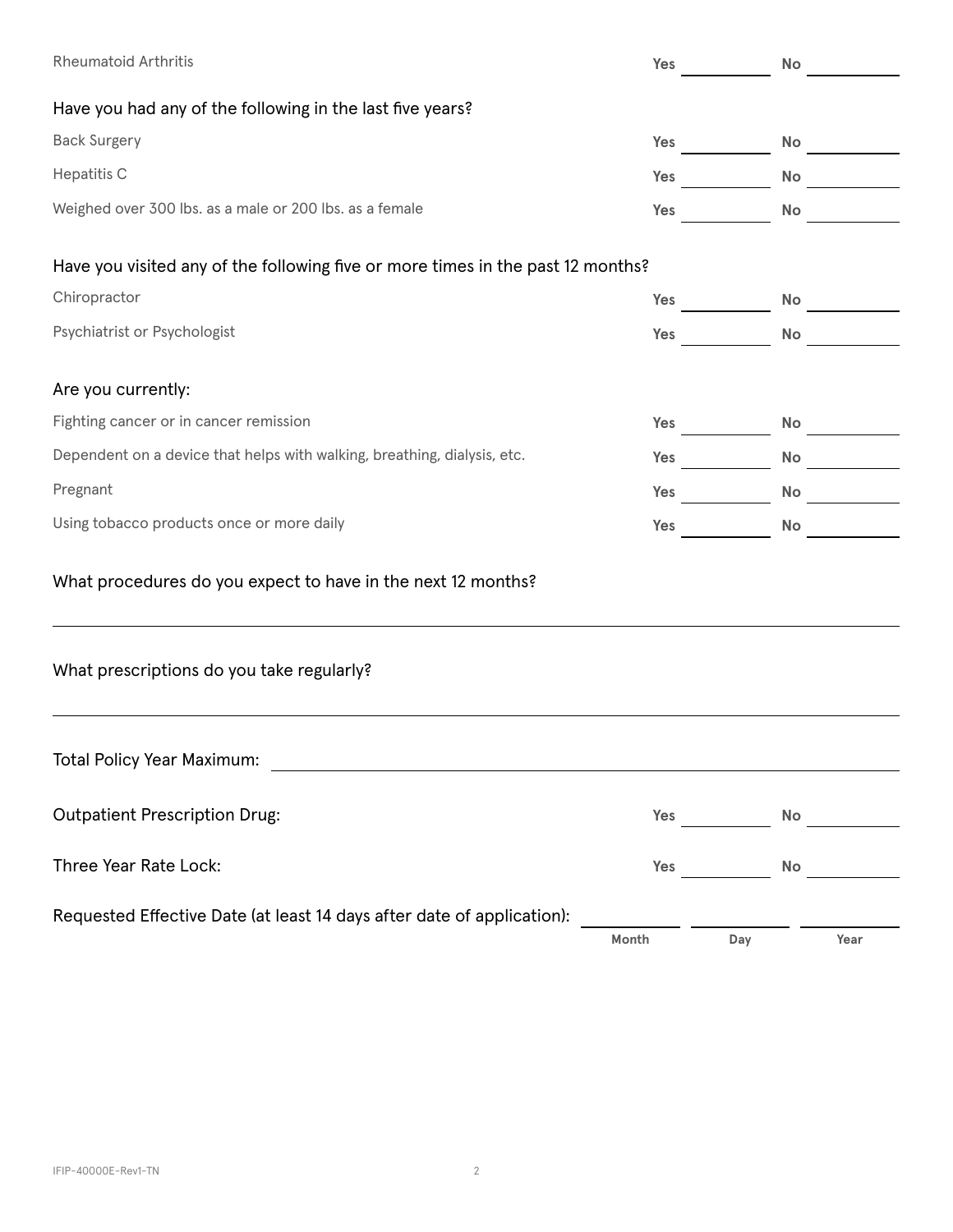| Premium Mode:               |         |                                                                           |             |           |
|-----------------------------|---------|---------------------------------------------------------------------------|-------------|-----------|
|                             | Monthly | Quarterly                                                                 | Semi-annual | Annual    |
|                             |         | Is this policy being applied for intended to replace any other insurance? | Yes         | <b>No</b> |
| If yes, Type of coverage(s) |         |                                                                           |             |           |
| Policy Number(s)            |         |                                                                           |             |           |
| Company(ies)                |         |                                                                           |             |           |

# **ACCOUNT INFORMATION FOR PREMIUM PAYMENTS**

Please choose one method of payment for your premiums. You may change your choice at any time through the Portal. You can also change it by calling the Program Administrator ("Admin") at the at the toll-free number 1-877-653-6440.

| () Option #1: Automatic Credit Card Payment                       |  |                                                                                                                                |
|-------------------------------------------------------------------|--|--------------------------------------------------------------------------------------------------------------------------------|
| Cardholder's Name                                                 |  |                                                                                                                                |
|                                                                   |  |                                                                                                                                |
|                                                                   |  |                                                                                                                                |
| <b>OR</b>                                                         |  |                                                                                                                                |
| () Option #2: Electronic Funds Transfer via Bank Account          |  |                                                                                                                                |
|                                                                   |  | Financial Institution Name                                                                                                     |
|                                                                   |  |                                                                                                                                |
|                                                                   |  |                                                                                                                                |
| <b>OR</b>                                                         |  |                                                                                                                                |
| Option #3: Paying by Check via the Mail<br>$\left( \quad \right)$ |  |                                                                                                                                |
| to pay for my premium amounts.                                    |  | If I have selected Option 1 or Option 2, I hereby authorize the Admin to debit entries from the card/bank account listed above |

| Cardholder/Accountholder Signature<br>. | Jate |  |
|-----------------------------------------|------|--|
|                                         |      |  |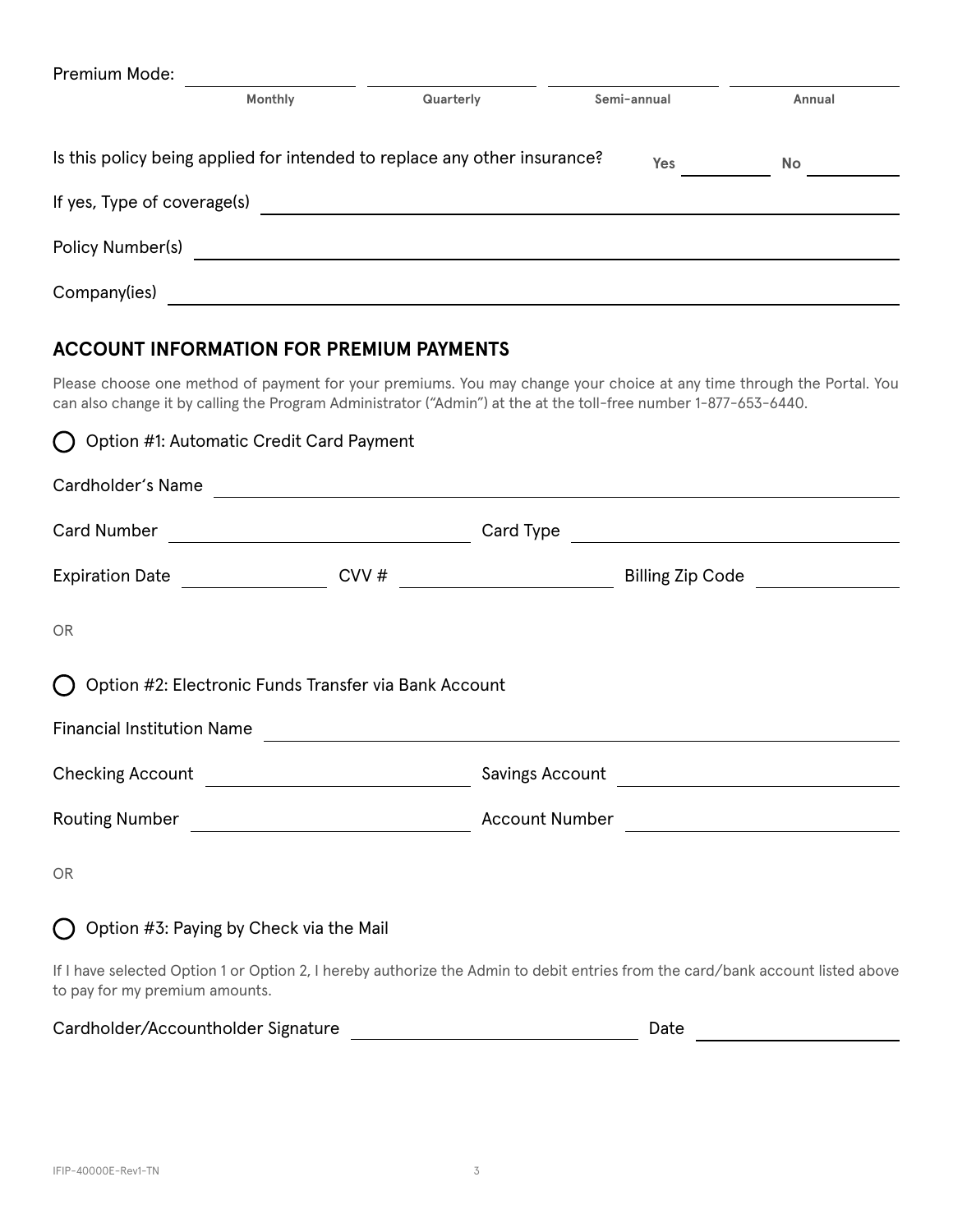## **ACCOUNT INFORMATION FOR PAYMENT OF MY PORTION OF MEDICAL INVOICES**

Please choose one method of payment for your part of any Medical Invoice. You may change your choice at any time through the Portal. You can also change it by calling the toll-free number 1-877-653-6440.

| above for paying my premiums.                         | Option #1: Use the same payment elections for paying my portion of medical invoices as I have selected |  |  |  |  |
|-------------------------------------------------------|--------------------------------------------------------------------------------------------------------|--|--|--|--|
| <b>OR</b>                                             |                                                                                                        |  |  |  |  |
| Option #2: Automatic Credit Card Payment              |                                                                                                        |  |  |  |  |
| Cardholder's Name                                     |                                                                                                        |  |  |  |  |
|                                                       |                                                                                                        |  |  |  |  |
|                                                       | Billing Zip Code                                                                                       |  |  |  |  |
| <b>OR</b>                                             |                                                                                                        |  |  |  |  |
| Option #3: Electronic Funds Transfer via Bank Account |                                                                                                        |  |  |  |  |
| <b>Financial Institution Name</b>                     | <u> 1988 - Johann Barnett, fransk politiker (d. 1988)</u>                                              |  |  |  |  |
|                                                       |                                                                                                        |  |  |  |  |
|                                                       |                                                                                                        |  |  |  |  |
| <b>OR</b>                                             |                                                                                                        |  |  |  |  |

 $\bigcap$  Option #4: Paying by Check via the Mail

If I selected Option 1, Option 2 or Option 3, I hereby authorize the Admin to debit entries from the card/bank account listed above to pay for my portion of any Medical Invoice. In such case, I understand and agree that my card/bank account will be linked to the debit card provided to me by the Admin for the payment of my portion of any Medical Invoice.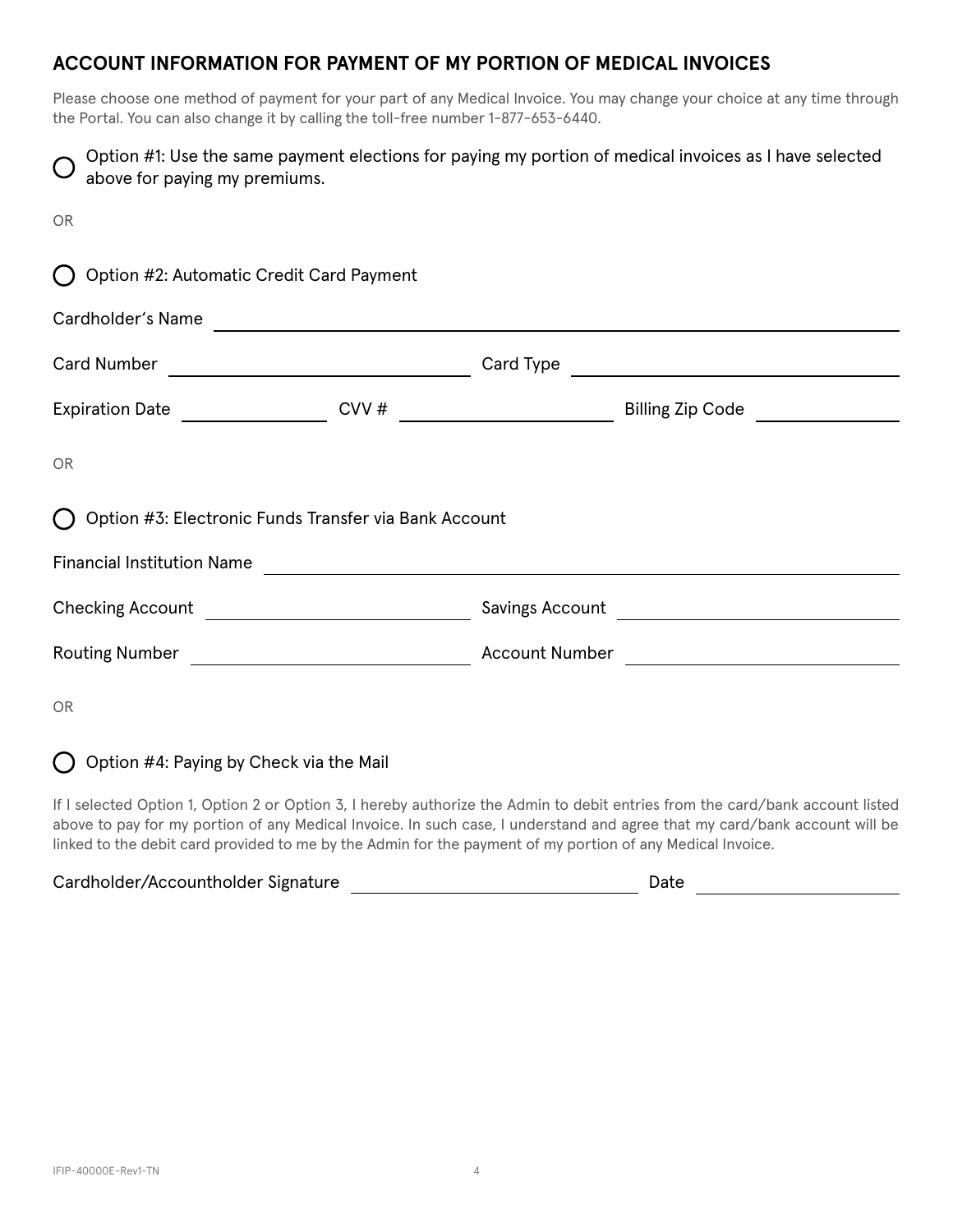## **APPLICANT'S ACKNOWLEDGEMENTS**

I have read and agree to the statements above and confirm that all the information I have provided is true and complete to the best of my knowledge.

I understand that my use of this policy is administered by the Admin, Sidecar Health Insurance Solutions, LLC. I understand that I may access information about this policy through a website, web-based application, or other digital platform identified by the Admin. I also understand that any benefits that are paid under this policy will be delivered via a debit card issued to me by the Admin unless I request to receive such benefits in the form of a paper check sent to me via the mail.

I understand that my policy will only cover services that are deemed Medically Necessary. I also understand that should I feel that a claim has been wrongly denied, I can file an appeal under state laws.

The Portal is not a part of the Policy. It is offered to provide information only. If there is any conflict in language between the Policy and the Portal, the Policy language will control.

I understand this policy does not provide comprehensive medical insurance coverage as defined by the Affordable Care Act. I understand that this policy is a supplement to health insurance and is not a substitute for comprehensive medical insurance. I also understand that lack of comprehensive medical insurance (or other minimum essential coverage) may result in an additional payment with my taxes.

I understand that any person who knowingly makes a false or fraudulent claim for payment of a loss or benefit or knowingly states false information in an application for insurance is guilty of a crime and may be subject to fines and confinement in prison.

I acknowledge that I have received and understand the Terms and Conditions provided to me at the time I applied for this coverage.

By signing this application, I represent and warrant that I will take full responsibility for payments should the account become delinquent or there is evidence of fraud.

Signature of Insured or Guardian (if Insured is under 18)

Print Name

Date

**THIS IS SUPPLEMENT TO HEALTH INSURANCE AND IS NOT A SUBSTITUTE FOR MAJOR MEDICAL COVERAGE. LACK OF MAJOR MEDICAL COVERAGE (OR OTHER MINIMUM ESSENTIAL COVERAGE) MAY RESULT IN AN ADDITIONAL PAYMENT WITH YOUR TAXES.**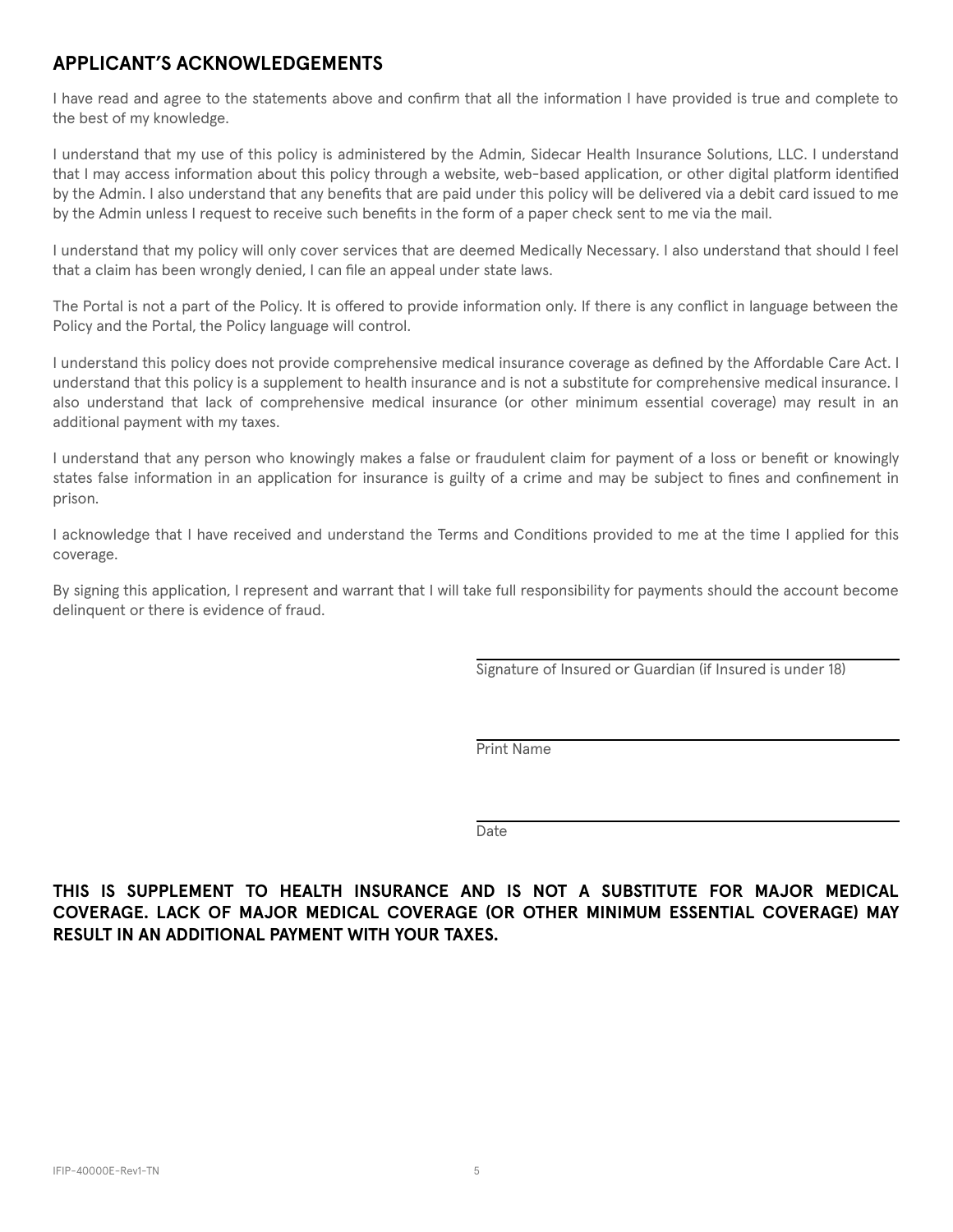### **APPLICANT'S AUTHORIZATIONS**

I hereby permit any licensed physician, health care professional, hospital, clinic, Veterans Administration or other medical facility, care provider, pharmacy or pharmacy benefit management (PBM) company, any prescription database service, insurance company, consumer reporting agency, administrative services provider or insurance support company that has any records or knowledge of my health, drug or medication history to give to the Company, and agents acting for the Company including its employees, third-party administrative services provider, insurance support organizations, or its reinsurer(s) any such information ("Health Data"). Such Health Data about me may be disclosed to the Company and any representatives acting for the Company, including its agents, insurance support organizations, third-party administrators, affiliates, any reinsurers, and any consumer reporting agency.

I recognize that such Health Data will be used to consider my insurability with the Company. A photocopy of this permission will be as valid as the original. I agree that this permission will be valid for 24 months from the date signed. This permission may be revoked by submitting a written request to the Company's Privacy Office to: 5 Christopher Way, Eatontown, NJ 07724. Any action taken by the Company (or one of its agents) before the receipt of such notice of revocation will still be valid.

Although my signature on this form is voluntary, I understand that it is required to determine my insurability and qualification to be issued an insurance policy from the Company. Without my signature, I understand that my application for insurance cannot be processed. By signing, I also acknowledge that if a party or organization receiving my Health Data is not a health plan or health care provider subject to federal health information privacy laws, then the information described may be disclosed to others and may no longer be protected by such laws. However, the Company does require its agents to keep the confidentiality of Health Data.

I understand that a copy of this signed permission form will be given to me or my authorized agent. No producer can waive or change any receipt or policy provision or agree to issue a policy.

# **APPLICANT'S CONSENT TO ELECTRONIC DELIVERY**

The Company may not communicate with you by electronic means unless you give consent.

I give my written consent to allow the Company to communicate with me, either directly or indirectly through the Admin, by email to the address listed in the application. I confirm that I am authorized to provide consent for email to the email address that I provided and further agree to indemnify and hold harmless the Company for any action or loss arising from any incorrect or false email address provided.

I acknowledge that, should I desire to revoke this written authorization, I will inform the Company in writing.

### Signature: Date:

**Note:** If you elect to allow for notices and communications to be sent to the email address you provided, you should know that the Company considers this election to be consent by you that all notices may be sent electronically. This consent includes notice of non-renewal and notice of cancellation. As a result, you should be diligent in electronically notifying the Company and updating the email address you provided to the Company if the address should change. However, you may notify the Company in writing, at the Company's Administrative Office or electronically, if you prefer to withdraw this Consent to Electronic Delivery. If you withdraw this Consent to Electronic Delivery, then effectively immediately, the Company will no longer provide electronic notices and communications to you, and instead such communications will be provided in paper form to your address that is on file with the Company.